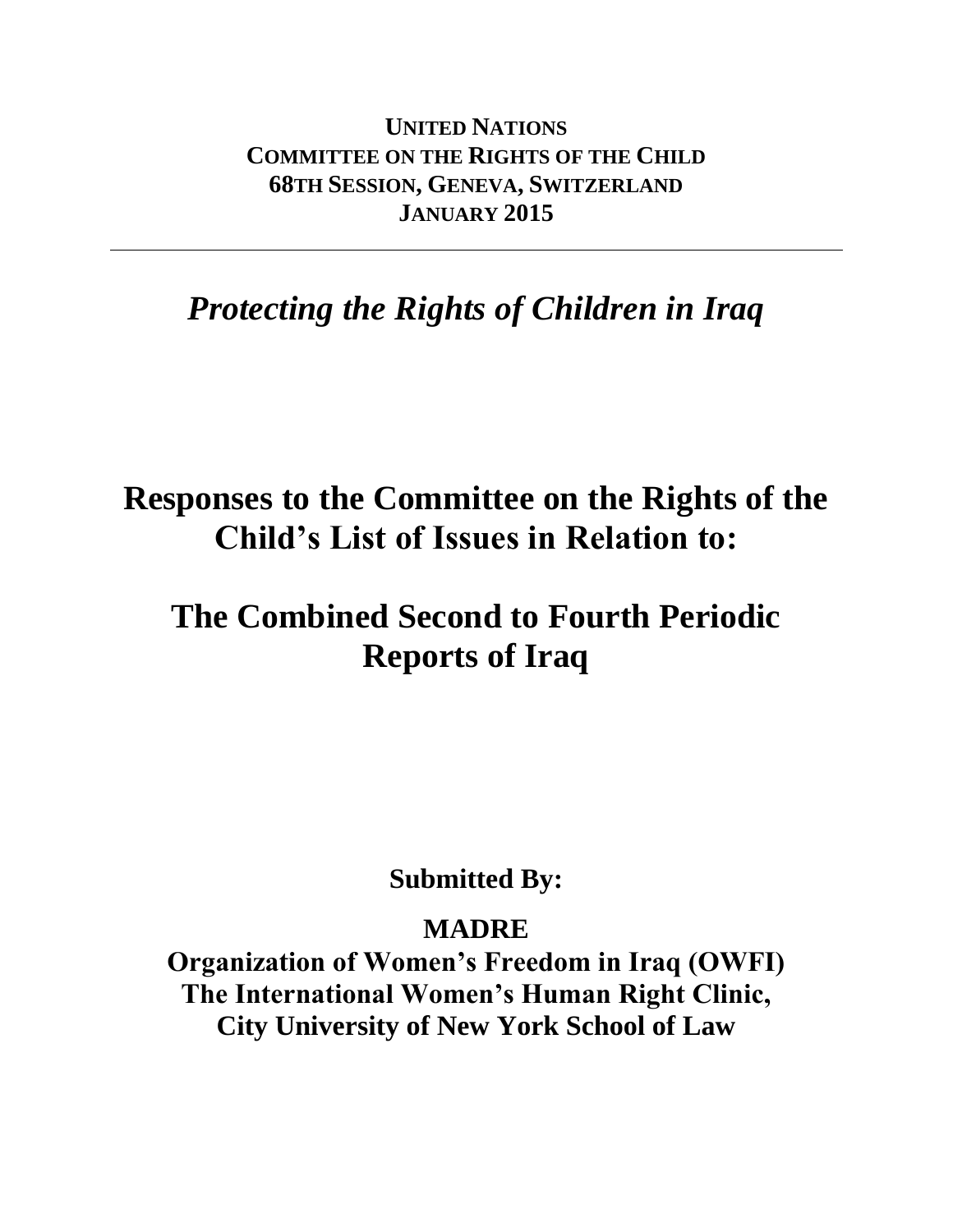#### **Introduction**

In recent months, Iraq has witnessed the takeover of several major cities and a sharp increase in sectarian violence in Baghdad. ISIL immediately moved to impose its fundamentalist agenda directly on the bodies of women. Even as its jeeps were still rolling into Iraq's second largest city, Mosul, ISIL fighters were ordering women and girls to cover themselves fully and stay at home. ISIL militants have performed grave human rights violations including execution, cuttingoff hands, rape, sexual slavery, and flogging. Fatwas have been issued calling for sexual slavery in the form of "gifting" women and girls for the new Caliphate fighters, under the ISIL decree imposing "Jihad Al Nikah."

The threats to civilians, including women and girls posed by ISIL and other militia groups should be understood as a continuing outgrowth of the deterioration of girls and women's human rights over the last couple decades in Iraq. In Iraq today, girls and young women contend with myriad forms of discrimination and violence. While all Iraqi citizens face daily insecurity due to terrorism and civil strife, women and girls experience additional and unique forms of violence and discrimination because of their gender. Despite numerous provisions under Iraqi law that aim to protect girls and women's human rights, violence against women remains egregious and widespread. Iraqi women and girls have become increasingly vulnerable to rape and sexual slavery both within Iraq and neighboring countries. Gender-based violence remains pervasive within Iraq, including forced, under-aged, and temporary marriages, and honor killings. Comprehensively addressing the rights and humanitarian needs of women and girls fleeing ISILcontrolled territories requires addressing pre-existing threats to women and girls, embedded in Iraq's laws and social norms.

This report provides supplemental information for the Committee on the Rights of the Child (CRC) List of Issues to Iraq, on the questions of addressing honor crimes, forced, under-aged, and temporary marriages, children with disabilities and displacement. This Report was written by MADRE, the IWHR Clinic at CUNY Law School and the Organization of Women's Freedom in Iraq (OWFI) in consultation and collaboration with other Iraqi Women's organizations and activists. Because of the risk of retaliation to those who contributed to this report, including interviewees and activists, names and other identifying factors have been kept anonymous.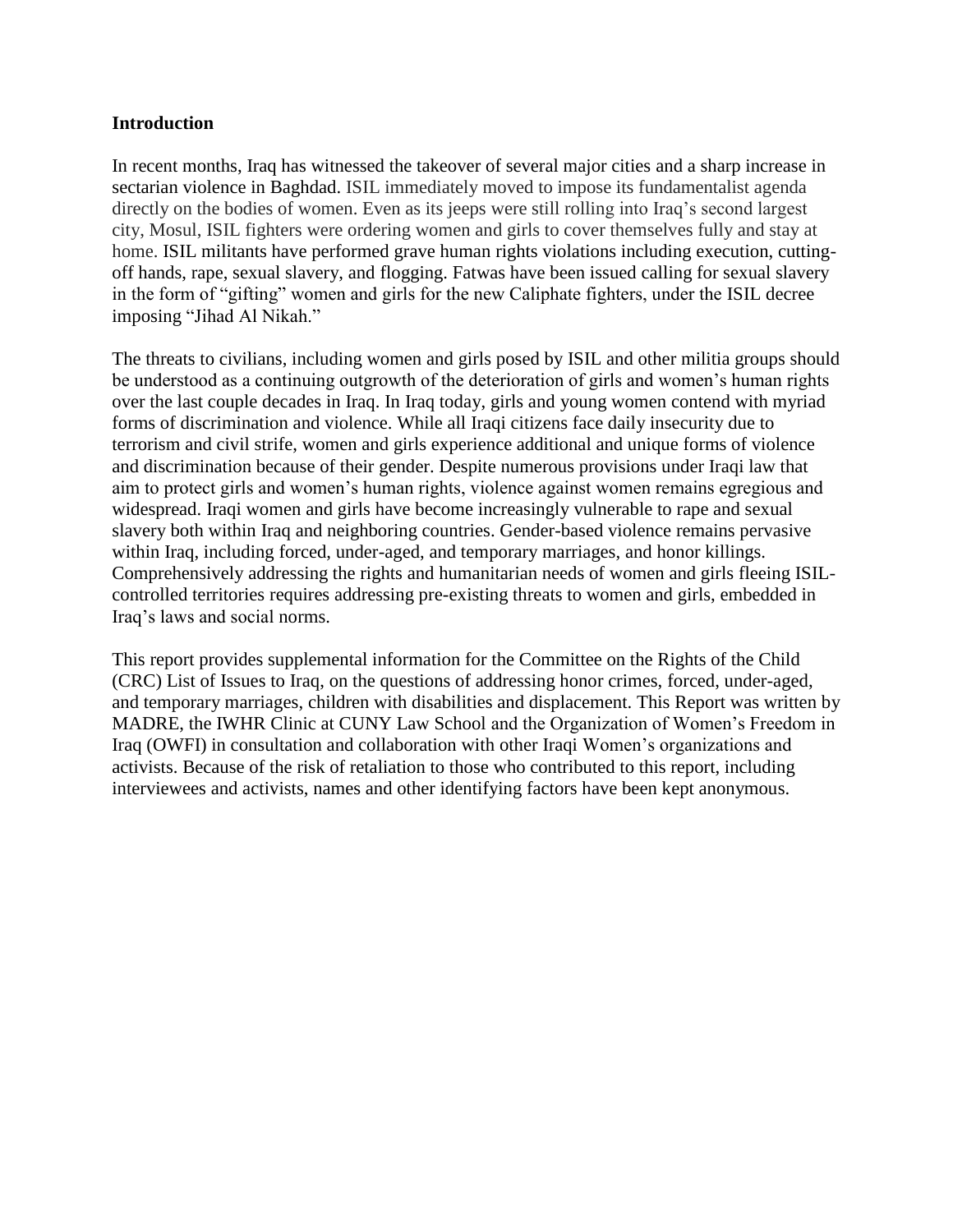### **Honor Crimes and Honor Killings**

*5. Please provide detailed information on the measures taken by the State party to prevent and eliminate the killing of girls in the name of so-called "honour", which are reported to be on the rise in the State party. Please also indicate whether there is any intention to repeal the provision in the criminal code considering "honourable motives" to be a mitigating factor in crimes, including murder. Please inform on the measures taken, if any, to facilitate girls', in particular rural girls' access to the police, counseling services and legal services.*

Unfortunately, the Penal Code continues to permit honor considerations to mitigate sentences, sending a message to Iraqi women and society at large that such gross acts of violence are not only tolerated but culturally accepted. This has contributed to the exacerbation of honor crimes seen in recent months. In the context of the current crisis, traditional notions of "honor" have led to calls from some Iraqis for the government to bomb the schools and hospitals that serve as makeshift ISIL prisons, holding women and girls who are raped or sold into sexual slavery.<sup>1</sup> This plea has been made in an effort to kill rape victims and "save the honor" of the people from besieged towns.

In the absence of protection mechanisms and legal remedies, people threatened with honor crimes have limited recourse; some are forced to flee cities under siege with no guarantee of safe haven. Such girls and their mothers often do not have identification and cannot obtain legal identification without verification from a male family member. Similarly, this affects those escaping attempted honor killings, domestic violence, trafficking, forced prostitution or forced marriage who may not have identification at all. Without such identification documents, girls and their mothers cannot travel, find housing, obtain employment, access health services, or enroll in education institutions. As a result, women become stateless and are left more vulnerable to violence and discrimination. According to reports on the ground, thousands of stateless women reside in every major city in Iraq.

Since the interpretation of the law has been left open-ended to judges, abuse of the justice system has led Iraqi society at large to assume that such gross acts of violence shall be tolerated. The Implementation and Protection of Rights Unit at the Iraqi Ministry of Human Rights (MoHRC) indicated that between 2012 and 2013, the Supreme Judicial Council made a final decision in only ten cases of honor killings.<sup>2</sup> In 2000, the Kurdish regional government revoked the laws on mitigated sentences for honor crimes and a year later the government made them punishable by up to 15 years in prison. These measures, however, do not apply in the rest of Iraq. Attempts have been made to make honor killings punishable by life imprisonment or death throughout the state of Iraq but opposition has held that such killing of youth is permitted under Shari'a law.<sup>3</sup>

 $\overline{a}$ <sup>1</sup> MADRE, OWFI, Sorensen Center at CUNY Law School, *The Situation of Women and Girls in Iraq*, Submission to the Human Rights Council Special Session, Human Rights Situation in Iraq, 1 September 2014.

<sup>2</sup> MADRE, *Violence and Discrimination against Women*, submission to the Human Rights Council, Universal Periodic Review of Iraq, March 2014, ¶ 24.

<sup>3</sup> Freedom House, *Women's Rights in the Middle East and North Africa 2010 - Iraq*, 3 March 2010, [http://www.refworld.org/docid/4b990123c.html.](http://www.refworld.org/docid/4b990123c.html )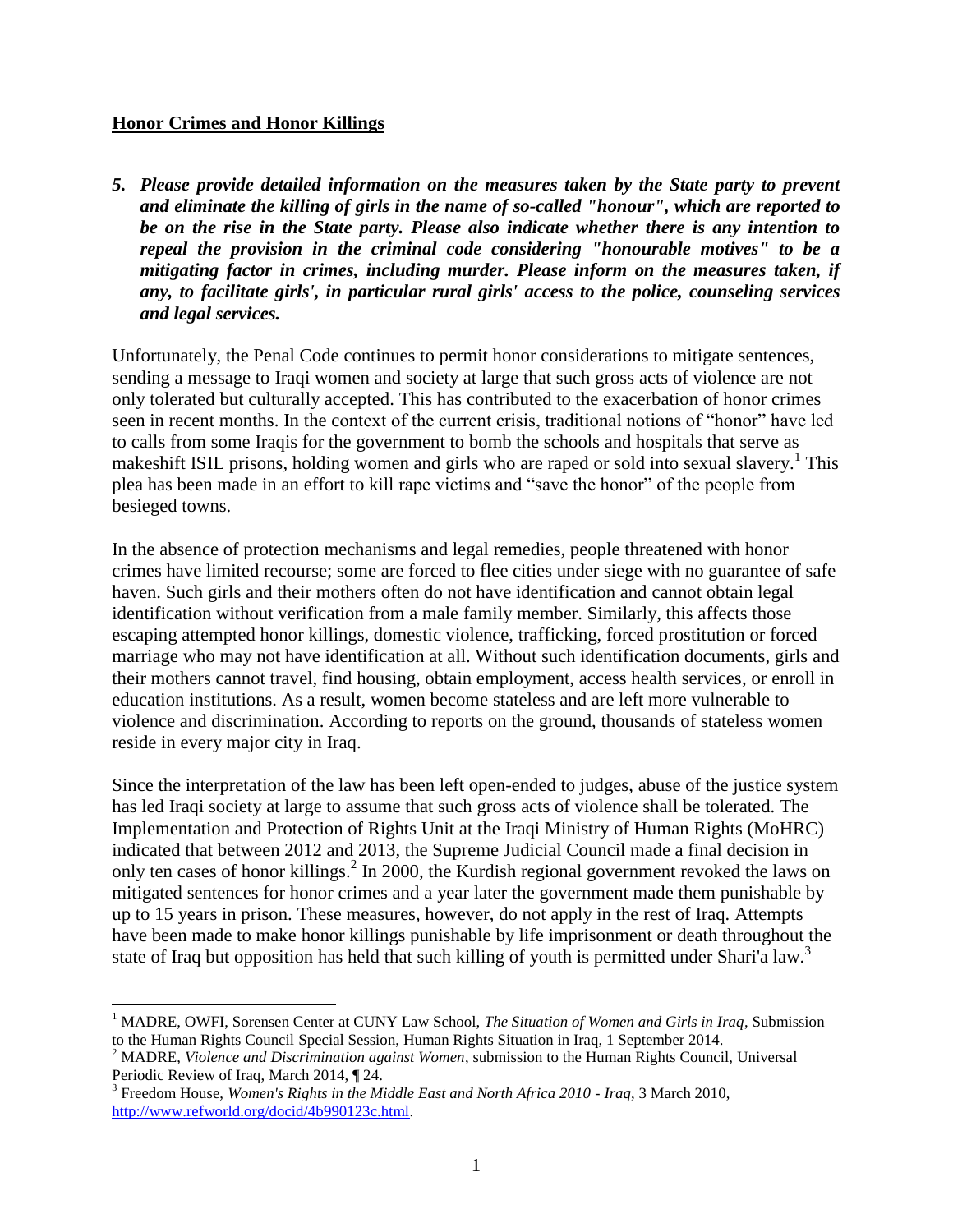Iraq's national child protection policy does not cover children being subjected to crimes of honor. While the State is attempting to form a family protection police force, legal and counseling services need to be provided for children, especially girls and those from the rural and tribal areas, who have been victims or survived honor crimes. The State reported that it intends to adopt policies for the benefit of the child in accordance with the Convention, but neglects to specifically mention the adoption of protection mechanisms for the child victims of honor crimes and improving the accessibility of victims of such crimes to needed services.

According to a report issued by the United Nations High Commissioner for Human Rights, in April 2009 honor killings were prevalent in all parts of the country.<sup>4</sup> In 2010, the Iraqi Ministry of Human Rights reported that 249 women and girls were murdered, including for reasons of "honor crimes." NGOs report the number of honor killings to be in the thousands. In 2013 in the Kurdistan region of the country, women and girls who committed suicide used self-immolation as a method of killing themselves and authorities dismissed certain of these cases as "accidents" instead of properly investigating them.<sup>5</sup> In fact, in most cases of honor crimes the families of the victims bury the bodies and attribute their deaths to militia violence or other causes.

Furthermore, a joint report from the OHCHR and UNAMI Human Rights office described that Iraqi police and courts regularly consider the alleged sexual orientation or gender identity of a victim of violence as a mitigating factor when assessing responsibility for alleged crimes.<sup>6</sup> This abuse and overt discrimination has created a culture of distrust of police and the justice system as a whole by LGBTI youth. Many cases go unreported as victims, or their families, fear that reporting attacks to authorities will result in further victimization or discrimination.<sup>7</sup>

## I. Proposed Questions

- 1. What steps has the State taken to repeal or amend the existing criminal code to eliminate the mitigation of sentences based on honorable considerations or family relations?
- 2. What policies has the State adopted to provide legal and counseling services to children, especially rural girls, who survive honor crimes, and to increase their access to law enforcement for investigation and prosecution of so-called honor crimes?
- 3. Is the issue of honor crimes included in the child protection policy proposed by the State, and if so how does the policy aim to address it?
- 4. How does the State plan on addressing the lack of adequate identification for girls and their mothers fleeing honor crimes? What alternate accommodations are made to ensure their safety?

l <sup>4</sup> United States Department of State, *2009 Country Reports on Human Rights Practices – Iraq*, 11 March 2010, [http://www.refworld.org/docid/4b9e52ea6e.html.](http://www.refworld.org/docid/4b9e52ea6e.html )

<sup>5</sup> United States Department of State, *2013 Country Reports on Human Rights Practices – Iraq,* February 27 2014. <http://www.refworld.org/docid/53284ac85.html>

<sup>6</sup> Human Rights Office of the High Commissioner for Human Rights, United Nations Assistance Mission for Iraq (UNAMI) Human Rights Office, *2010 Report on Human Rights in Iraq,* January 2011.

 $7$  Human Rights Office of the High Commissioner for Human Rights, United Nations Assistance Mission for Iraq (UNAMI) Human Rights Office, *Report on Human Rights in Iraq: July – December 2013, June 2014.*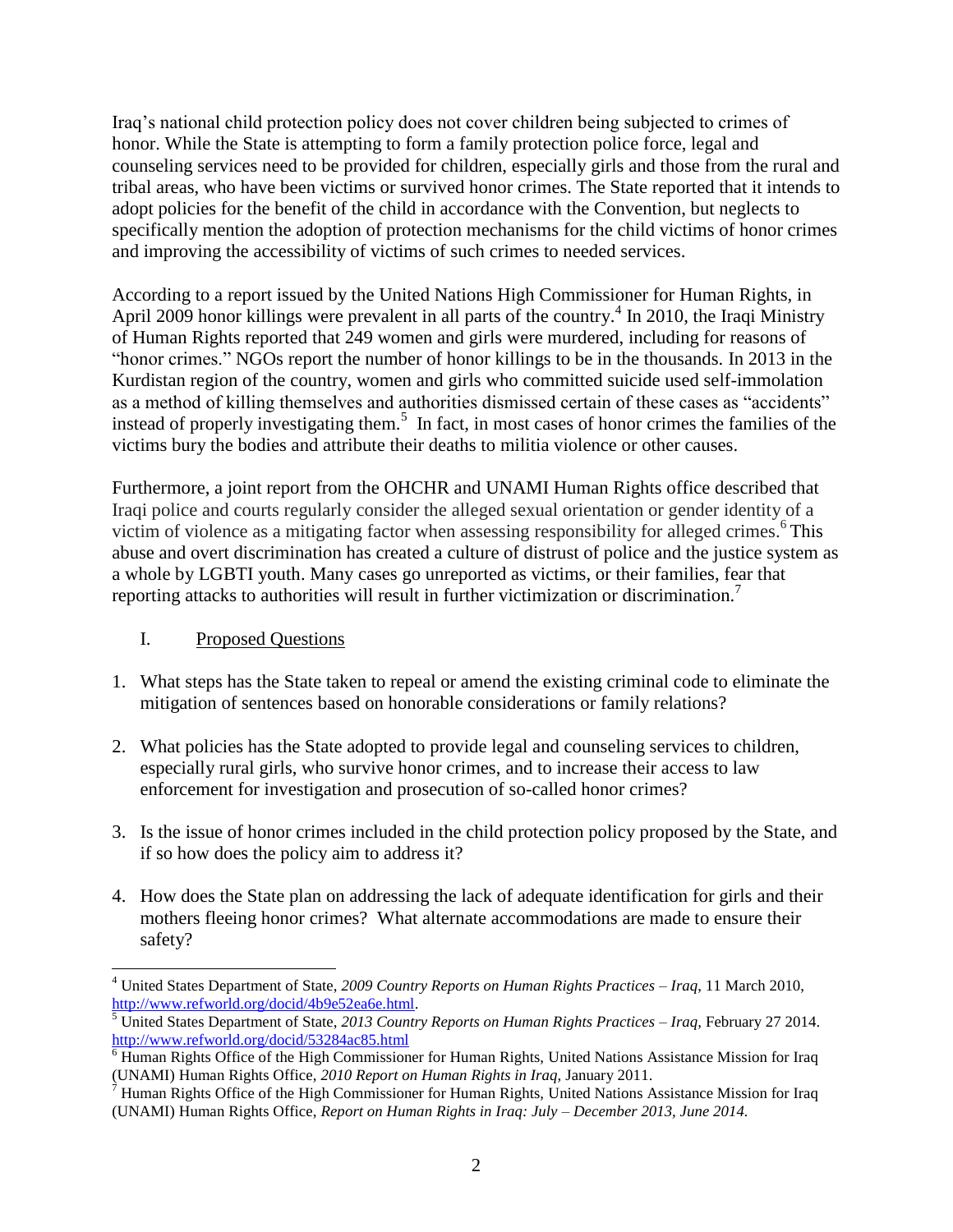5. What measures is the State taking to provide safety and counseling for LGBTI youth?

## **Early and Forced Marriage**

*6. Please indicate the measures taken to combat early and forced marriage throughout the country. Please also provide updated information on the Ja'afari Personal Status Law and in particular on the provisions foreseen that would legalize the marriage of girls from the*  age of 9, and indicate how this is compatible with the State party's obligations under *notably article 2, 6, 24(3) and 28 of the Convention.*

The Government of Iraq states in its report to the Committee that roughly 1 in 5 women (19%) between the ages of 15 and 19 are married, with little variation between urban and rural areas.<sup>8</sup> This rate is affected by the education of the mother (26% of women aged  $15 - 19$  whose mothers have little to no formal education are married compared to 10% of women aged  $15 - 19$  whose mothers are educated). <sup>9</sup> Economic status seems to matter less given that  $17\%$  of women aged 15 – 19 from wealthy families are married compared to 19% of women from poor families.<sup>10</sup> Six per cent of women aged 15 to 49 were married before the age of 15, and 24% of women aged 20 to 49 were married before the age of  $18<sup>11</sup>$  Moreover, the government suggests that the rate of early marriage has declined by comparing early marriage rates among age groups. While 29% of women aged 45 to 49 were married before 18, only 23% of women aged 20 to 24 were married before the age of  $18^{12}$ 

Although the Government of Iraq asserts that early marriage is declining, their statistics do not reflect the complete picture. In 2013, the Population Reference Bureau ("PRB") said the decline in early marriage in Iraq has stopped.<sup>13</sup> Proposed legislation threatens to further erode any progress made.<sup>14</sup>

Iraq cites to the difference in the rates between women aged 20-24 and 45-49 (23% and 29% respectively) to establish the decline in their State report.<sup>15</sup> It is true that rates of early marriage since the 1970's were declining, and by 1997, only 15% of Iraqi girls were married before the age of 19.<sup>16</sup> This rate remained the same in 2004.<sup>17</sup> However, by 2007, 21% of Iraqi girls were

 $\overline{a}$ 

<sup>14</sup> Human Rights Watch, *Iraq: Don't Legalize Marriage for 9-Year-Olds*, March 12, 2014. [http://www.hrw.org/news/2014/03/11/iraq-don-t-legalize-marriage-9-year-olds.](http://www.hrw.org/news/2014/03/11/iraq-don-t-legalize-marriage-9-year-olds)

 $8$  State Report at  $\P$  227.

<sup>9</sup> *Id*.

<sup>10</sup> *Id.*

<sup>11</sup> *Id.* at ¶ 228.

 $^{12}$  *Id.* 

<sup>13</sup> Farzaneh Roudi-Fahimi and Shaimaa Ibrahim, *Ending Child Marriage in the Arab Region,* Population Reference Bureau, May 2013. < [http://www.prb.org/Publications/Reports/2013/child-marriage-mena.aspx>](http://www.prb.org/Publications/Reports/2013/child-marriage-mena.aspx)

 $15$  State Report at  $\boxed{1228}$ .

<sup>16</sup> Omar Jaffal, *Underage Marriage of Iraqi Girls Rises*, Al-Monitor, December 23, 2012, [http://www.al](http://www.al-monitor.com/pulse/ar/culture/2012/12/the-underage-marriage-crisis-in-iraq.html)[monitor.com/pulse/ar/culture/2012/12/the-underage-marriage-crisis-in-iraq.html#.](http://www.al-monitor.com/pulse/ar/culture/2012/12/the-underage-marriage-crisis-in-iraq.html) <sup>17</sup> *Id.*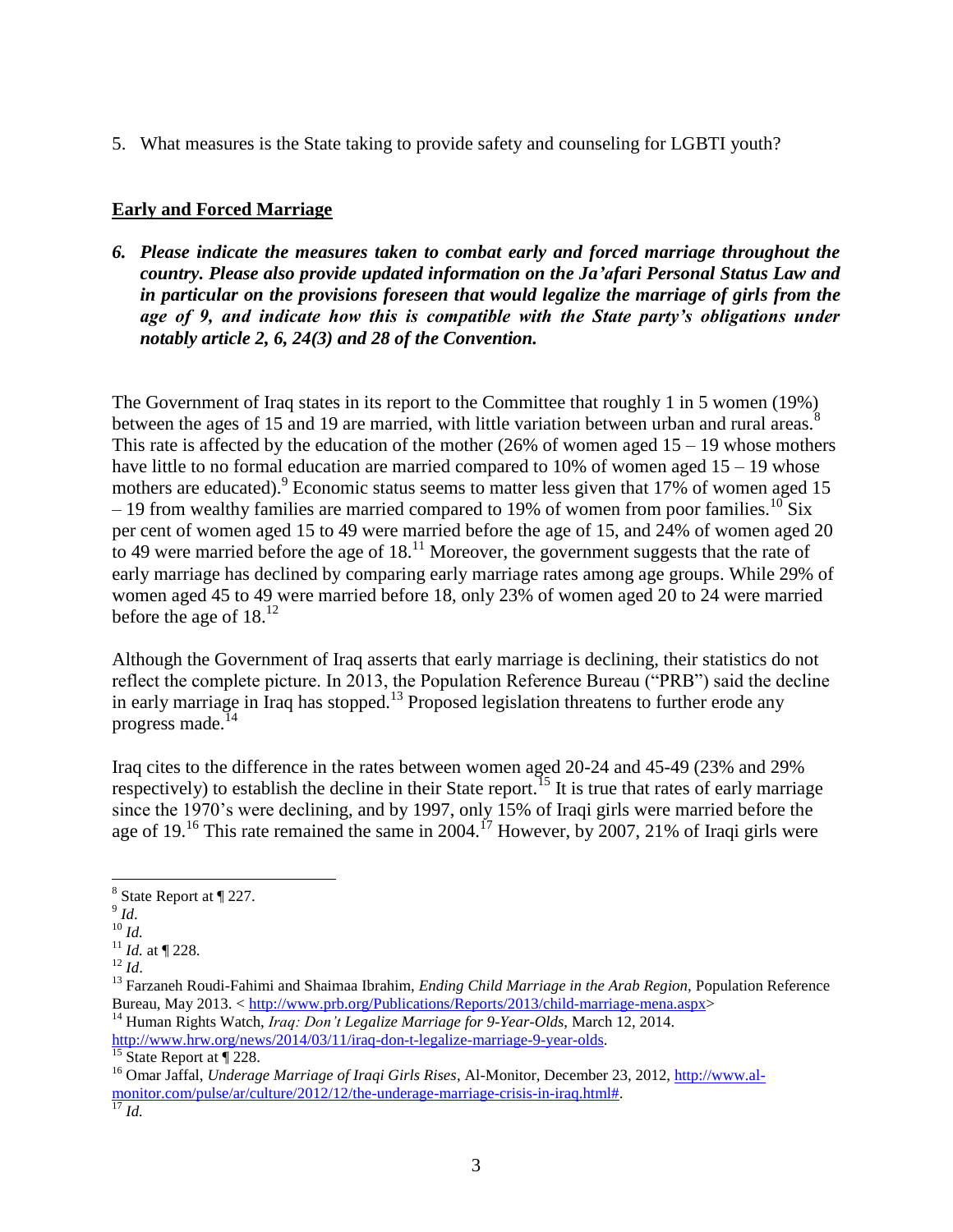married before the age of 19.<sup>18</sup> By 2011, 22% of Iraqi girls under the age of 18 were married.<sup>19</sup> A Population Reference Bureau Policy Brief released in 2013, referring to statistics compiled in 2011, reported that 25% of  $20 - 24$  year old women in Iraq were married before the age of 18.<sup>20</sup>

In the context of the current crisis, financial desperation and the absence of breadwinners in households where men have gone off to war has also led to a rise in forced, temporary and under-aged marriages. Temporary marriages had previously been very rare in Iraq, but have reemerged under the growing influence of certain religious leaders. In these controversial marriages, girls are "married" in the presence of a religious figure for a fixed period of time, which can be as short as several hours. It does not protect girls from honor killings if the relationship is disclosed; neither does the man acknowledge his children who are born in such an arranged "marriage." Suicides, especially by self-immolation, have spiked as girls protest forced marriage arrangements. $2<sup>1</sup>$ 

The pending Ja'afari draft law threatens a number of women's rights. It includes provisions that would lower the marrying age for girls to 9 years old, and would legalize marital rape by stating that a husband is entitled to have sex with his wife regardless of her consent. The draft law would also prevent women from leaving the house without permission from their husband, automatically grant custody for children over two years-old to the father in divorce cases, and significantly limit women's rights in matters of inheritance. Justice Minister Hassan al-Shimmari introduced the draft law to the Council of Ministers on October 27, 2013. Although the Council said in December 2013 that it would wait until after the April elections to consider the proposed law, they approved it on February 25, 2014.<sup>22</sup> The draft law is still currently pending, despite strong opposition from Iraqi civil society, including some religious leaders.

The proposed law aside, even Iraq's current Personal Status Law does not do enough to prevent forced marriage or prosecute those that coerce. Forced marriage can be the result of a rape because the criminal code allows the rapist to avoid prosecution by marrying the victim.<sup>23</sup> In addition, girls can be subject to forced marriages through the practice of *diyya* (blood money), where a woman from the family of the killer is forced to marry into the family of the deceased.<sup>24</sup>

Enforcement is limited because a situation is only reviewed at the initiative of the subject of coercion. A court will only review the case once the victim files a complaint.<sup>25</sup> In addition, the law does not provide mechanisms to ensure the safety of the victim after she files the complaint, which is important as victims filing may be subject to retribution from family members.<sup>26</sup>

l <sup>18</sup> *Id.*

<sup>19</sup> *Id.*

<sup>20</sup> See *Supra* note 13.

<sup>21</sup> MADRE, OWFI, Sorensen Center at CUNY Law School, *The Situation of Women and Girls in Iraq*, Submission to the Human Rights Council Special Session, Human Rights Situation in Iraq, 1 September 2014. <sup>22</sup> *Id.*

 $23$  Pursuant to the Penal Code, art. 427

<sup>24</sup> Dlovan Barwari, *Iraqi Women Victimized by Tribal Marriage Customs*, Al-Monitor, September 12, 2013, [http://www.al-monitor.com/pulse/originals/2013/09/iraq-women-forced-marriage-tribal-customs.html.](http://www.al-monitor.com/pulse/originals/2013/09/iraq-women-forced-marriage-tribal-customs.html)  <sup>25</sup> *Id.*

<sup>26</sup> *Id.*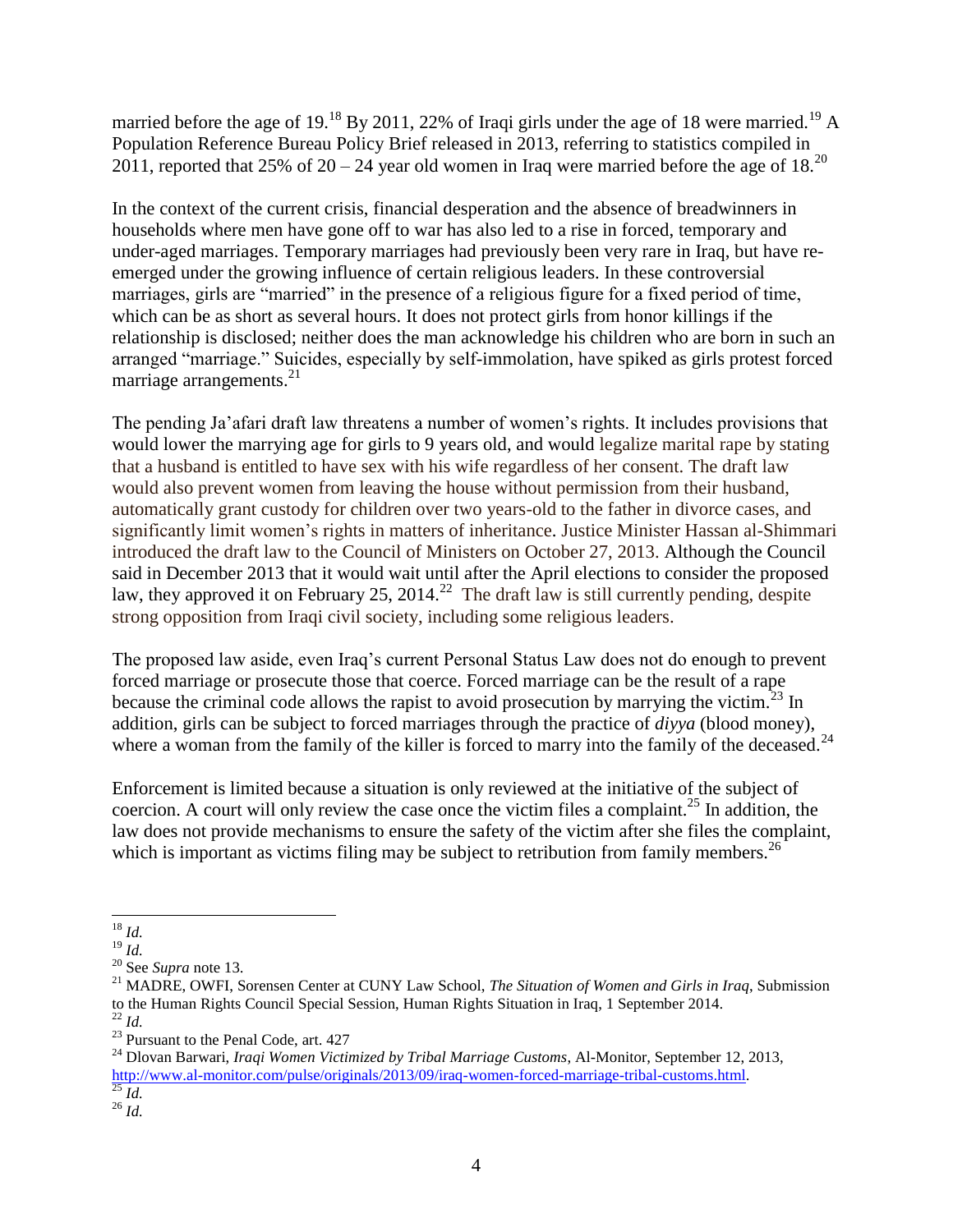The State Report provides little information regarding the enforcement of the current Personal Status Law. Further, statistics provided by Iraq focus on early marriage, but neglect other forms of forced marriage. There is no information in the State Report on the number of complaints under the current law brought before the court by girls and young women, the number of successful complaints, or the frequency of marriages of girls and young women in the aftermath of a rape or through the practice of *diyya*.

### I. Proposed Questions

- 1. What measures are being taken to withdraw the proposed Ja'afari Personal Status Law?
- 2. What measures are being taken to increase the enforcement and effectiveness of the current Personal Status Law? Please provide data on the current enforcement, particularly with respect to girls and young women.
- 3. What measures are being taken to protect the safety of girls and young women filing complaints under the current law?
- 4. Beyond legislation prescribing the marriage age, what affirmative measures has the State taken to address early and forced marriage, such as education and outreach? What measures has the State taken to address traditional practices that contribute to early and forced marriage, such as *diyya* or allowing a rapist to avoid prosecution by marrying the victim? Also, have efforts to keep girls in schools contributed to efforts to reduce child marriage? If so, how?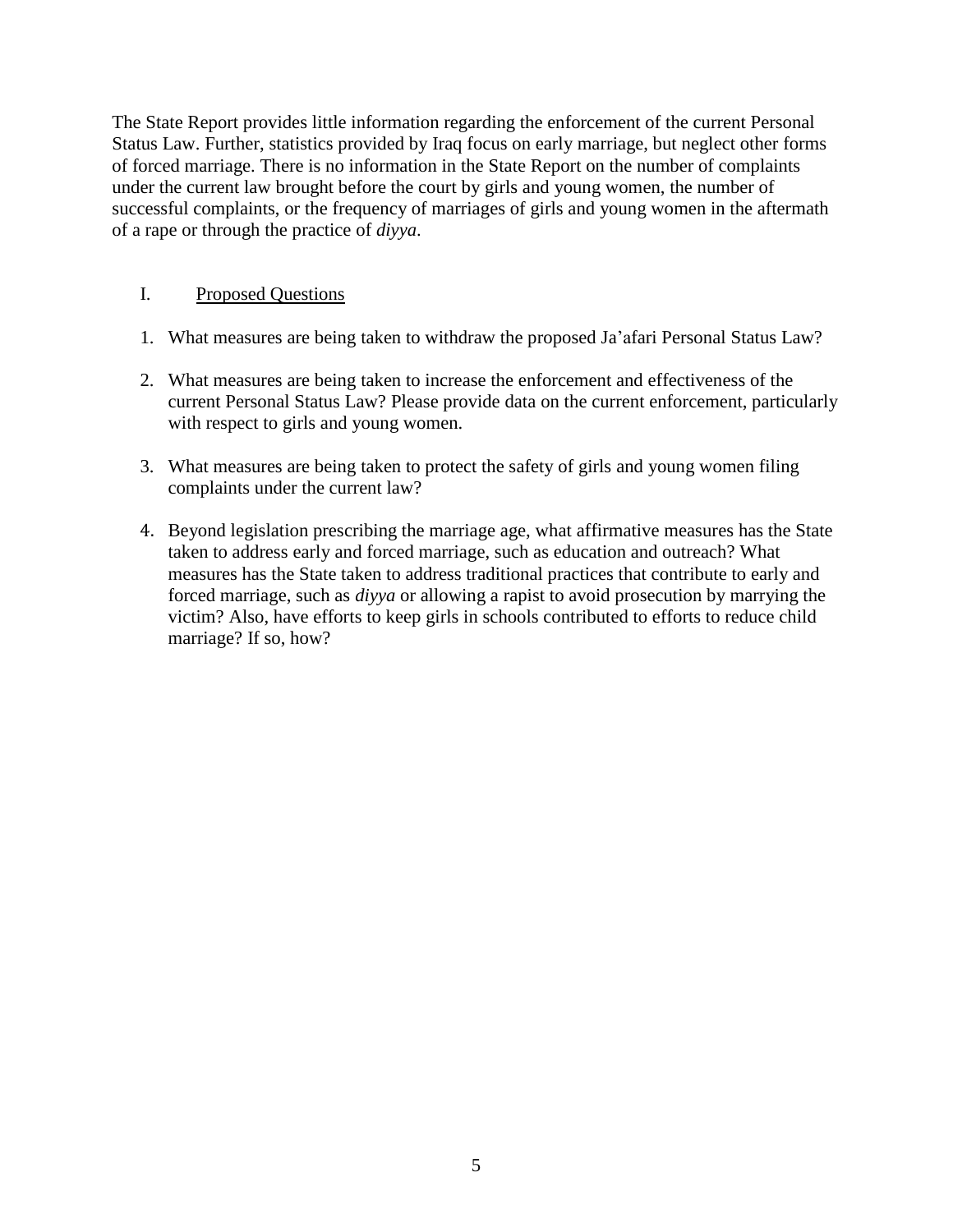#### **Children with Disabilities**

*14. With reference to paragraph 232 of the State party's report, please provide information on measures taken for the early identification of children with disabilities, as well as on their effective access to health, rehabilitation and social services taking into account the current situation. Please also indicate the measures taken to provide them with inclusive education. Please indicate the steps taken towards the establishment of programmes addressing children who suffer from ongoing conflict-related stress, as well as from posttraumatic stress syndrome.* 

Since its last report, Iraq states it has implemented multiple legislative safeguards for people with disabilities in accordance with its constitutional and international law obligations.<sup>27</sup> Recently Parliament passed the Disabled Welfare Commission Act and the Ministry of Labour and Social Affairs (MOLSA) is putting forth separate legislation for people with special needs.<sup>28</sup> Beyond legislative steps, Iraq states that its health services agencies provide disabled children with regular check-ups and all necessary treatment, analyses, and tests.<sup>29</sup> The Ministry of Health's strategic plan for 2009-2013 included the widening of the scope of programs for people with disabilities by 50%, though does not mention if the state met this goal<sup>30</sup>. Additionally, Iraq noted specific services that it currently provides including thirteen rehabilitation centers for the handicapped (excluding the Kurdistan region), two hospitals for spinal injury rehabilitation and fourteen factories making prosthetic limbs and crutches (including the Kurdistan region). In addition, 708 children received wheelchairs throughout 2007 and 2008 (excluding the Kurdistan region).<sup>31</sup> Iraq lists the accommodations that have been made for certain disabilities, such as providing some hearing-impaired children with cochlear implants<sup>32</sup> and planning a safe route for entering and leaving school for physically impaired students.<sup>33</sup>

In regards to inclusive education, Iraq allocates an entire section of the report to "Teaching the Disabled."<sup>34</sup> In the 2009 – 2010 academic year, there were 9,703 special education students enrolled in basic education,  $35$  which is three times the number of students in 2000.  $36$  To meet the needs of these students, Iraq recorded 1,073 special units in primary school, 1,312 teaching staff, and listed 899 schools with special education classes.<sup>37</sup> Iraq stated that it has designed a national strategy to end discrimination and foster "welcoming, all-embracing and inclusive" schools, and is prepared to implement it in 30 per cent of its schools.<sup>38</sup>

- <sup>29</sup> *Id*. at ¶ 232.
- <sup>30</sup> *Id.* at ¶ 233.
- <sup>31</sup> *Id.*
- <sup>32</sup> *Id*. at ¶ 282.
- <sup>33</sup> *Id*. at ¶ 283. <sup>34</sup> *Id.* at  $\overline{\P}$  1279-84.
- <sup>35</sup> *Id.* at ¶ 279.
- <sup>36</sup> *Id*.
- <sup>37</sup> *Id*.

 $\overline{a}$ <sup>27</sup> State Report at  $\P$  232-33.

<sup>28</sup> *Id.* at *¶*¶ 29-30.

<sup>38</sup> *Id*. at ¶¶ 280-81.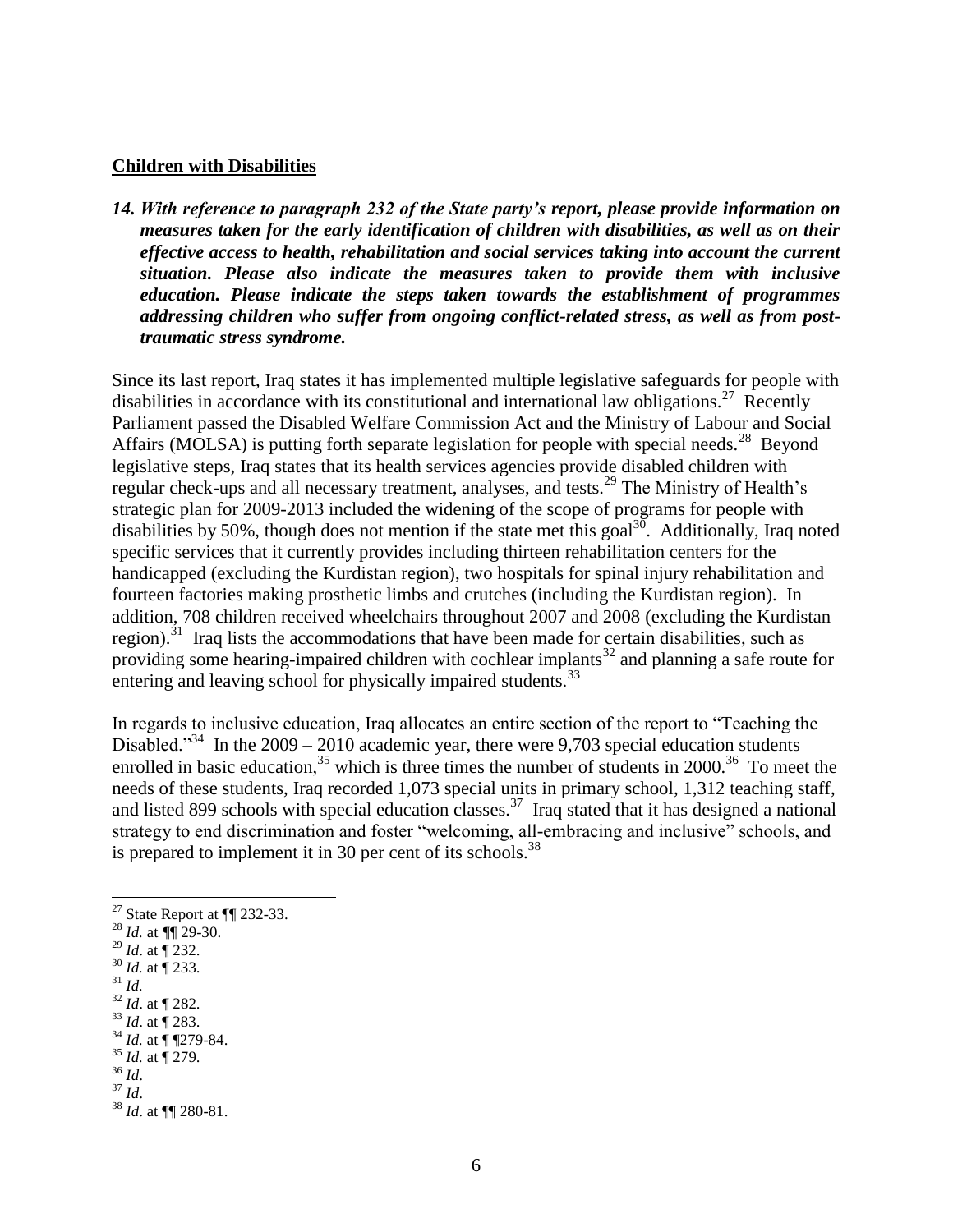According to the UN World Health Organization (WHO) "mental disorders" are among the leading causes of morbidity among Iraqis older than five.<sup>39</sup> The Ministry of Health (MoH) estimated in 2009 a minimum of one million disabled Iraqis out of a population of 30 million.<sup>40</sup> The Iraqi Association of Disability Organizations suggests that around 10 per cent of the population suffers from some kind of disability.<sup>41</sup> The Ministry of Labour and Social Affairs (MoLSA) has been criticized as lacking the capacity and technical equipment to provide adequate services to disabled children.<sup> $42$ </sup> In 2011, Iraq only had 100 psychiatrists, or one for every 300,000 Iraqis.<sup>43</sup> Even for those who have access to services, the intense poverty often prevalent among people with disabilities prevents many of them from being able to pay for their own care without government assistance. $^{44}$ 

In 2011, the Council for Assistance to Refugee Academics conducted an extensive study on mainstream educational opportunities for children in Iraq, noting that children with mental health challenges attend school at approximately a 10% lower rate than their peers.<sup>45</sup> The study also found a lack of adequate services in early childhood development for disabled children.<sup>46</sup> There are also a lack of educational accommodations made for children with disabilities, and as a result many children in public schools have dropped out because of insufficient access to school buildings, absence of appropriate learning materials, and shortage of teachers qualified to work with children with disabilities.<sup>47</sup> There continue to be reports of social stigma towards children with disabilities<sup>48</sup> despite the government's stated effort to create an inclusive environment.<sup>49</sup>

Iraq has a higher percentage than other countries of persons with disabilities who develop disabilities later in life as a result of war or birth defects.<sup>50</sup> The U.S. military dumping sites have produced negative effects on attendant communities. For example, the town of Hawija is located near a U.S. Army base where there are over 600 cases of children with disabilities among a

<sup>39</sup> ,Human Rights Watch, *At a Crossroads: Human Rights in Iraq Eight Years after the US-Led*, February 21 2011. <http://www.refworld.org/docid/4d64e1d82.html>

<sup>40</sup> Abbas Sarhan, *Disabled in Karbala: Iraq abandons its handicapped*, Niqash, June 6, 2011. <http://www.niqash.org/articles/print.php?id=2849&lang=en>

<sup>41</sup> Iraqi Association of Disability Organizations, *Giving Voice to Persons with Disabilities in Iraq*, <http://www.globalgiving.org/pfil/7415/projdoc>

<sup>&</sup>lt;sup>42</sup> *Persons with Disabilities in Iraq*, BRIDGING THE DIVIDE, http://www.bridging-the-divide.org/countries/Iraq (last visited 6 October 2014).

<sup>43</sup> Leila Fadel, *Iraq Ill-Equipped to Cope with an Epidemic of Mental Illness*, Washington Post, June 18, 2010. <http://www.washingtonpost.com/wp-dyn/content/article/2010/06/17/AR2010061706034.html>

<sup>44</sup> Sarhan, *Supra* note 40.

<sup>45</sup> Alison Alborz et al., *A Study of Mainstream Education Opportunities for Disabled Children and Youth and Early Childhood Development in Iraq* 37 (2011).

[<sup>&</sup>lt;https://www.escholar.manchester.ac.uk/api/datastream?publicationPid=uk-ac-man](https://www.escholar.manchester.ac.uk/api/datastream?publicationPid=uk-ac-man-scw:131680&datastreamId=FULL-TEXT.PDF)[scw:131680&datastreamId=FULL-TEXT.PDF>](https://www.escholar.manchester.ac.uk/api/datastream?publicationPid=uk-ac-man-scw:131680&datastreamId=FULL-TEXT.PDF)

<sup>46</sup> Id.

<sup>47</sup> United States Department of State, *2013 Country Reports on Human Rights Practices – Iraq,* February 27 2014. <http://www.refworld.org/docid/53284ac85.html>

 $48$  Id.

 $^{49}$  Id.

<sup>50</sup> United Nations Assistance Mission for Iraq, *People With Different Abilities*, Martin Kobler, December 20, 2012. < [http://reliefweb.int/report/iraq/people-different-abilities>](http://reliefweb.int/report/iraq/people-different-abilities)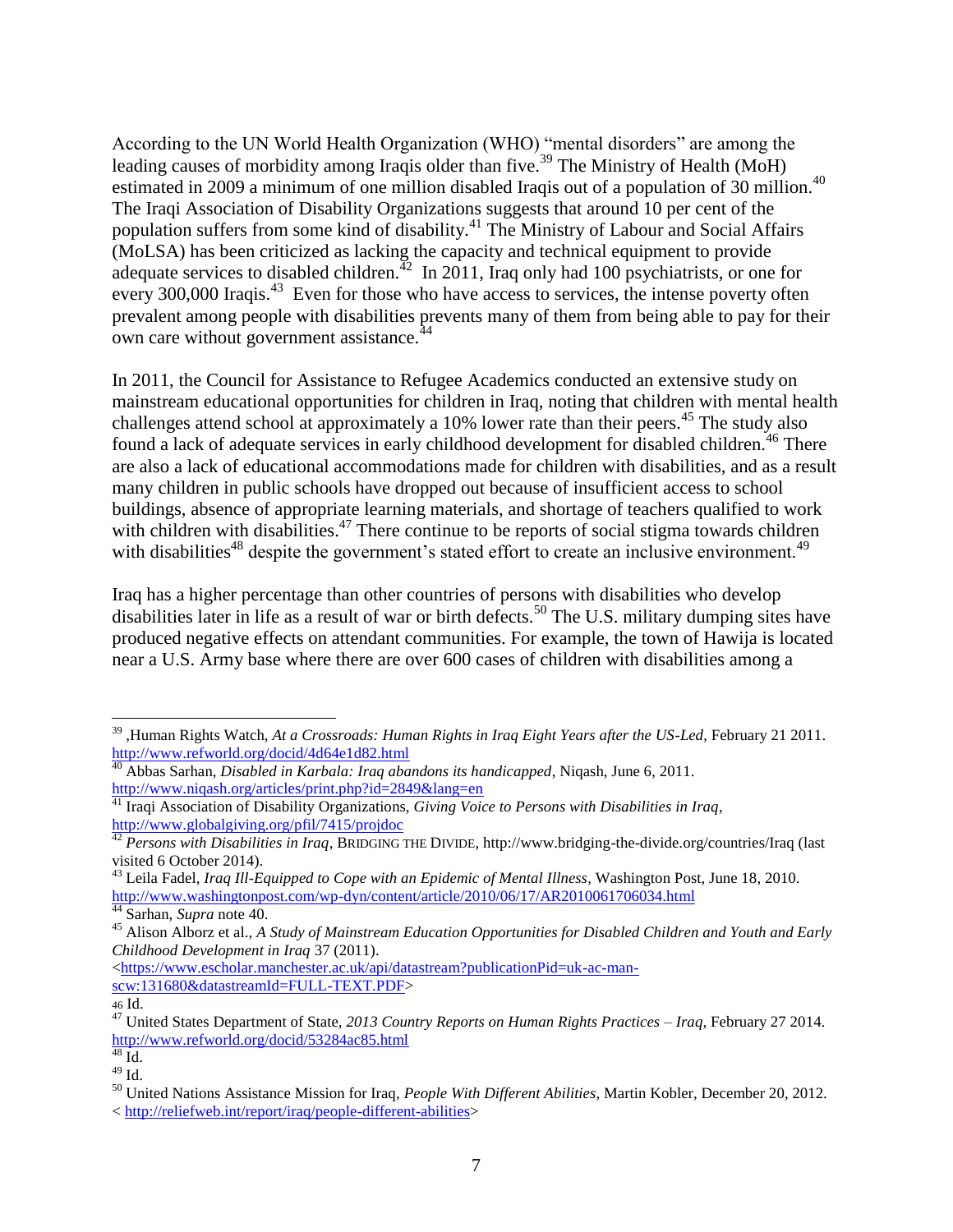population of 109,000.<sup>51</sup> Land mines and explosive remnants disproportionately impact children; by 2011, it was estimated that 25% of all victims affected by land mines and explosives were children under the age of  $14<sup>52</sup>$  Many of these children have not received rehabilitation or support for reintegration into their community.<sup>53</sup> In addition to abandoned explosives, ground contamination appears to be the source of numerous disabilities for children.

Iraq has initiated some measures to address the inclusion and special needs of people with disabilities, however even these measures continue to fall short. In 2006, Iraq launched a social welfare program to financially support Iraqis with disabilities,<sup>54</sup> however this program ended up cutting  $10,000$  potential beneficiaries from receiving aid in 2012.<sup>55</sup> In 2013 a Commission for Persons with Disabilities and Special Needs was formed,<sup>56</sup> yet its impact remains to be seen.<sup>57</sup>

## I. Proposed Questions

- 1. How does the State determine and provide all the necessary treatments for children with disabilities as it states in its report, and how are these treatments administered? What types of treatments are included, and how does it ensure all children with disabilities have access to such treatments?
- 2. How does the State mitigate the impact of ground contamination surrounding communities and anti-personnel mines to prevent children from becoming contaminated, and potentially disabled?
- 3. What measure has the government taken to identify, prevent and treat children with disabilities at earlier ages and stages?
- 4. Provide data as to the State's plan on enhancing infrastructure to accommodate physical disabilities in educational settings. Does the government plan to increase these accommodations, and if so, how and where?
- 5. Provide data as to the establishment and effectiveness of programs for children who suffer from Post Traumatic Stress Disorder (PTSD). How does the government plan on providing accommodations and treatments to children diagnosed with and affected by PTSD?

 $\langle$ http://warresisters.wordpress.com/iraq-reports-analysis-and-interviews-on-movement-building-now/owfi-report[hawijah-in-crisis-and-the-legacy-of-us-bases/>](http://warresisters.wordpress.com/iraq-reports-analysis-and-interviews-on-movement-building-now/owfi-report-hawijah-in-crisis-and-the-legacy-of-us-bases/)

<sup>52</sup> Landmine & Cluster Munition Monitor, *Iraq*, Octtober 26, 2012*.* [http://www.the](http://www.the-monitor.org/custom/index.php/region_profiles/print_profile/496#_ftnref12)[monitor.org/custom/index.php/region\\_profiles/print\\_profile/496#\\_ftnref12](http://www.the-monitor.org/custom/index.php/region_profiles/print_profile/496#_ftnref12)

- <sup>56</sup> *Id*.
- <sup>57</sup> *Id.*

 $\overline{a}$ <sup>51</sup> Organization of Women's Freedom in Iraq, *U.S. Army Base Transforms the Town of Hawijah into a Crisis Zone: Hundreds of Paralyzed Children and Teenagers with Cancer,* August 23, 2011.

<sup>53</sup> Human Rights Watch, *World Report 2012: Iraq*, January 2012. [http://www.hrw.org/world-report-2012/world](http://www.hrw.org/world-report-2012/world-report-2012-iraq)[report-2012-iraq](http://www.hrw.org/world-report-2012/world-report-2012-iraq)

<sup>&</sup>lt;sup>54</sup> See supra note 40.

<sup>&</sup>lt;sup>55</sup> See Supra note 47.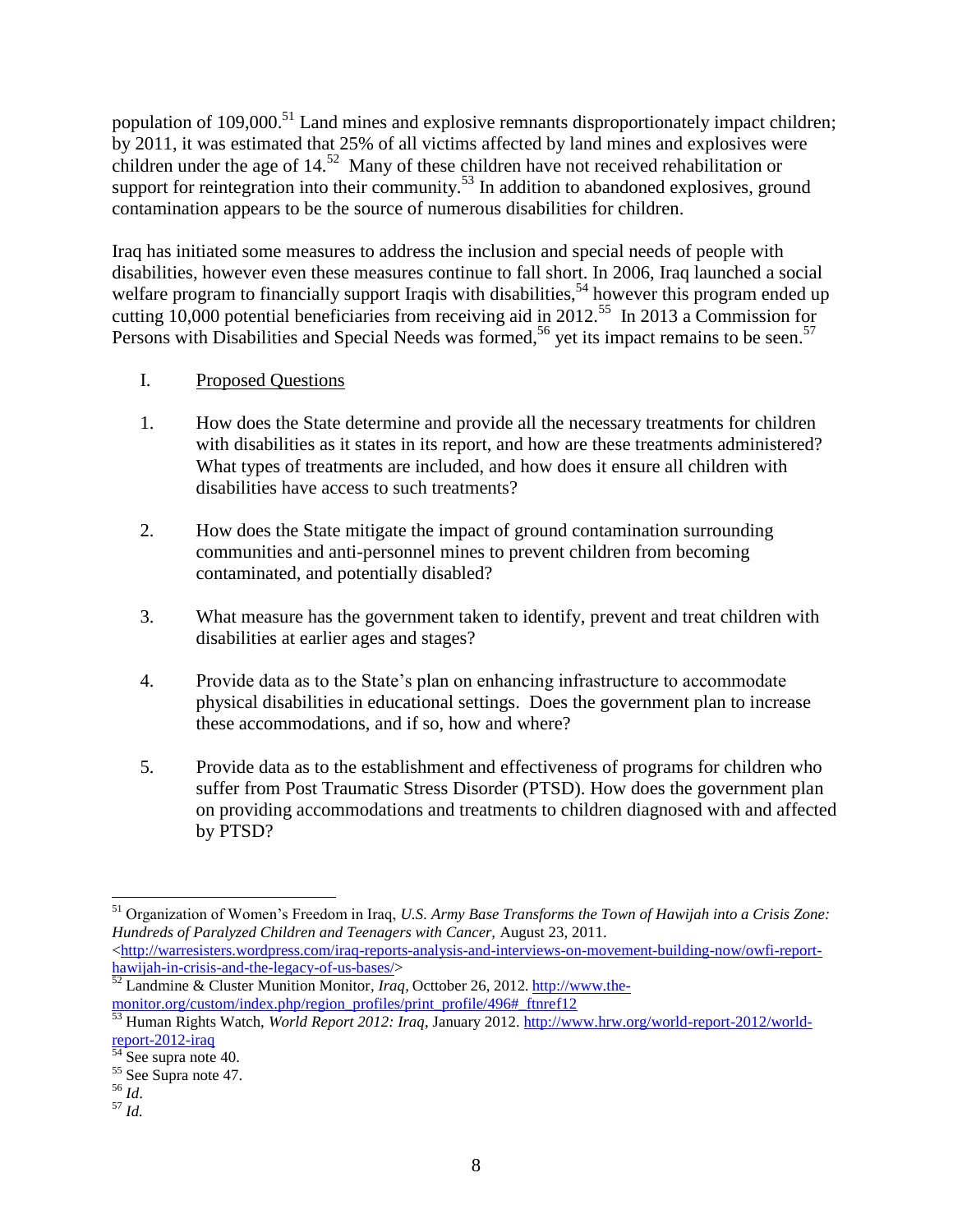#### **Internally Displaced Persons**

*17. With reference to paragraph 296 of the State party report, please provide information on assistance provided to the increasing number of internally displaced children and their families, in particular regarding shelter, access to food, clean drinking water and sanitation, health services and education. In so doing, please indicate whether the special team that has been formed by the Ministry of Labour and Social Affairs, has been able to establish plans to provide further help to internally displaced families.*

The Government of Iraq reports that it has taken a variety of measures to assist displaced children and their families. The Ministry of Labour and Social Affairs (MoLSA) has "formed a team to look into the possibility of providing aid to these families," although the team's name, organizational structure, agenda, and operational capacity are unclear from the Report.<sup>58</sup> Families that choose to return to Iraq after fleeing to another Arab country as refugees are issued ration cards by the Iraqi government.<sup>59</sup> However, the government estimates that 70 per cent of internally displaced families in al-Anbar, Najaf, Baghdad and Dhi Qar have no access to ration cards, and only 18 per cent of displaced families have successfully transferred their ration quotas to their new locations. $60$ 

Educational access in Iraq is often dependent on a family providing the necessary documentation, which displaced families often do not have. Furthermore, displacement camps are often located in remote areas; the only camp in Najaf Governorate, for example, is located about 30 km from the nearest school.<sup>61</sup> Many displaced children are obliged to leave school and start working in order to assist their financially strained families.

The Ministry of Migration and Displaced (MoMD) provides installment grants to displaced families, while the Ministry of Health (MoH) is providing treatment and preventative services to displaced persons camps throughout the country.<sup>62</sup> The State Party report does not provide further information as to how many children and families have benefited from installment grants, or have received treatment from Ministry of Health services. The report also does not provide more detailed information about the extent or type of health services provided at displaced persons camps, which camps specifically benefit from those services, and how many internally displaced families live within, or have access to, those camps. The report acknowledges that many internally displaced families do not have access to qualified medical professionals, health centers, or medicines.<sup>63</sup>

- <sup>59</sup> *Id.* at ¶ 287.
- <sup>60</sup> *Id.* at ¶ 291.
- <sup>61</sup> *Id.* at ¶ 294.
- $62$  *Id.* at  $\frac{1}{1}$  289.
- $^{63}$  *Id.* at  $\frac{1}{3}$  292.

<sup>58</sup> *Id.* at ¶ 296.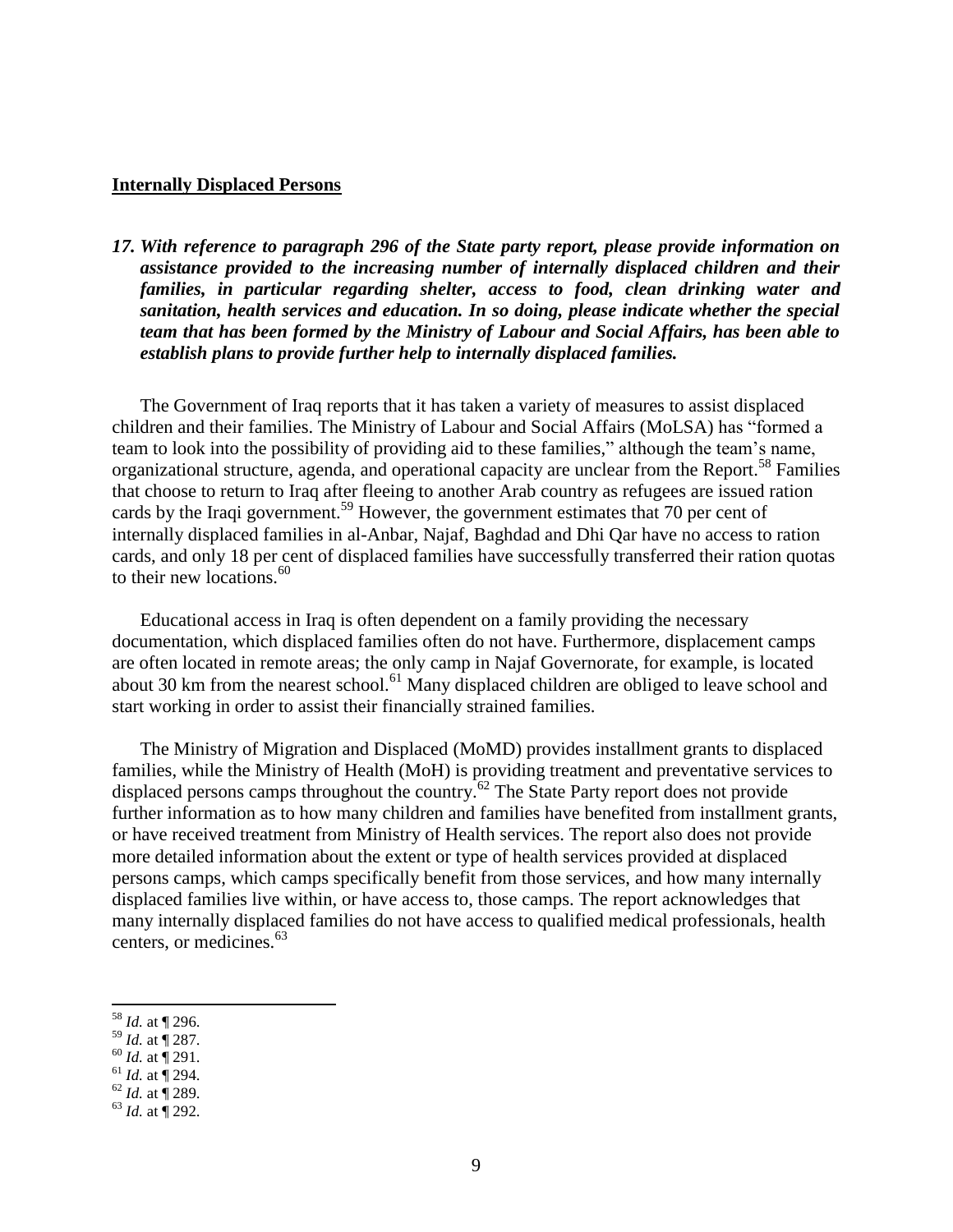The Iraqi Ministry of Municipalities and Public Works (IMoMPW) has connected displacement camps to the water network, and performed maintenance work on water tanks in the camps.<sup>64</sup> Despite this, the report acknowledges that displaced children in Iraq "are living with their families at the lowest level of human existence in places unfit for human habitation, where overcrowding (defined as more than three persons to a room) is 88 per cent.<sup>565</sup> This is partially due to the lack of temporary housing available to them; there are only two displacement camps in Baghdad and only twelve countrywide, where displaced families live in tents.<sup>66</sup> Families that do not find shelter in a camp often live in abandoned or damaged public buildings, local schools, or mud or reed huts in rural areas.<sup>67</sup> These accommodations often fail to meet minimum health requirements, including access to clean water and sewage disposal.

#### *Displacement in the Current Conflict*

Reports on recent events in Iraq demonstrate that the number of internally displaced families is now far far higher than the 2007 numbers cited in Iraq's Report. The UNHCR reported that an estimated 2.76 million individuals were displaced in Iraq in 2009 alone, approximately 1.2 million of whom were displaced previous to  $2006^{68}$ 

An additional 1.8 million citizens have been displaced since January 2014, due to violence between armed opposition groups in northern and central Iraq.<sup>69</sup> Since June 2014, roughly 800,000 of those displaced persons have entered Iraqi Kurdistan.<sup>70</sup> The Internal Displacement Monitoring Centre (iDMC) estimates that as of October 9, 2014, over 2,850,000 Iraqis have been displaced. According to reports from the International Organization for Migration (IOM), as of September 28, 2014, the Kurdish region has been hosting approximately 49 per cent of all IDPs, while the remaining half, roughly 903,000, has spread throughout the country. Almost 20 per cent of the entire IDP population has take refuge in Anbar governorate and displacement towards, as well as from southern governorates seems to be increasing.<sup>71</sup>

As parts of the country have been overrun by the Islamic State of Iraq and the Levant (ISIL) with violent battles between militant and government forces, many displaced Iraqis are cut off from humanitarian supplies. The Iraqi Air Force has been providing limited assistance through

 $\overline{a}$ 

*[https://www.humanitarianresponse.info/sites/www.humanitarianresponse.info/files/assessments/REACH\\_IRQ\\_Repo](https://www.humanitarianresponse.info/sites/www.humanitarianresponse.info/files/assessments/REACH_IRQ_Report_ShelterCCCMClusterAssessment_Sep2014.pdf) [rt\\_ShelterCCCMClusterAssessment\\_Sep2014.pdf>](https://www.humanitarianresponse.info/sites/www.humanitarianresponse.info/files/assessments/REACH_IRQ_Report_ShelterCCCMClusterAssessment_Sep2014.pdf)* 

<sup>64</sup> *Id.* at ¶ 296.

<sup>65</sup> *Id.* at ¶ 298.

<sup>66</sup> *Id.*  $^{67}$  *Id.* 

<sup>68</sup> United Kingdom Home Office, *Iraq Bulletin: Treatment of Persons Returning to Iraq, Including Failed Asylum Seekers; The Situation of Internally Displaced Persons and Procedures to Re-obtain Documentation to Access Services and Facilitate Internal Movement,* April 16, 2012.

<sup>69</sup> UN Office for the Coordination of Humanitarian Affairs*, UN Humanitarian Chief calls for more shelter and protection for displaced Iraqis ahead of winter*, September 14, 2014. < [http://reliefweb.int/report/iraq/un](http://reliefweb.int/report/iraq/un-humanitarian-chief-calls-more-shelter-and-protection-displaced-iraqis-ahead-winter)[humanitarian-chief-calls-more-shelter-and-protection-displaced-iraqis-ahead-winter>](http://reliefweb.int/report/iraq/un-humanitarian-chief-calls-more-shelter-and-protection-displaced-iraqis-ahead-winter)

<sup>70</sup> ShelterCluster.org and REACH, *Shelter and CCCM Cluster Rapid Assessment; Iraq Internal Displacement Crisis Assessment Report, September 10, 2014. <*

<sup>71</sup> Internal Displacement Monitoring Centre, *Iraq IDP Figure Analysis*, October 9, 2014. < [http://www.internal](http://www.internal-displacement.org/middle-east-and-north-africa/iraq/figures-analysis/)[displacement.org/middle-east-and-north-africa/iraq/figures-analysis/>](http://www.internal-displacement.org/middle-east-and-north-africa/iraq/figures-analysis/)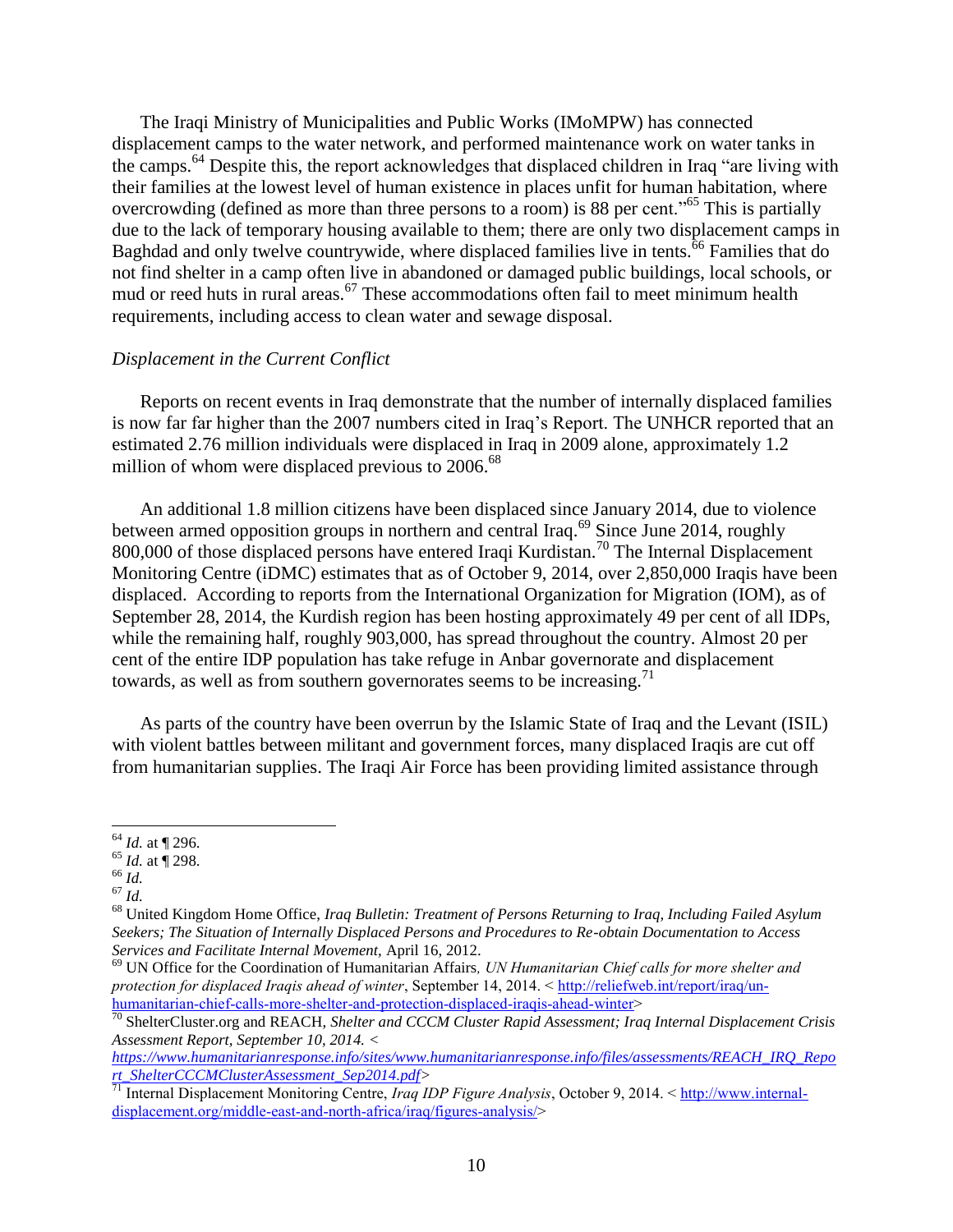airdrops, but physical access to occupied territories or areas under siege is often limited.<sup>72</sup> The increased numbers of internally displaced families often results in food shortages and food price increases within their host communities. Where armed opposition groups control a local area, distribution of food by NGOs is especially problematic.<sup>73</sup> Many displaced families also have difficulty accessing government food rations, due to lengthy procedures for registration or transfer with the public food distribution system. The registration usually requires that displaced families provide identification documents that they often lack, while transfer procedures require families to complete paperwork in their original place of residence.<sup>74</sup> Those who are able to register often have to wait months before receiving their rations.<sup>75</sup>

While about 60 per cent of displaced persons are housed by family or live in rented accommodation, an estimated one-third live in collective shelters, tents, unfinished buildings, or in open air.<sup>76</sup> Many internally displaced families within Iraq reside in squatter settlements and not within the displaced persons camps described in paragraph 296 of the State Report.<sup>77</sup> These squatter settlements lack basic necessities, such as clean water, electricity, and sanitation.<sup>78</sup> Widespread lack of access to heating systems, blankets, and winter clothing make the upcoming winter a growing concern for many displaced families.<sup>79</sup> A 2014 assessment revealed 65 per cent of displaced households had no access to a heating system, while only two per cent of the tents used to shelter displaced families met the minimum winterization standard requirements.<sup>80</sup>

In the September 2014 Resolution S-22/1, the Human Rights Council urges "all parties to protect civilians, in particular women and children, to respect their human rights and to meet their basic needs, which requires providing safe access for humanitarian and medical services to all affected populations." <sup>81</sup> On September 19, in a statement made by the Secretary-General's Special Representative for Iraq at the UN Security Council Ministerial Debate on Iraq, Nickolay Mladenov noted that the "pressure on local communities across Iraq is growing" and the continuing influx of 1.8 million displaced Iraqis has created "a massive shelter crisis." "With winter fast approaching," Mr. Mladenov said, "immediate measures must be enacted."<sup>82</sup>

l <sup>72</sup> Integrated Regional Information Networks (IRIN), *Analysis: Iraq's forgotten displaced*, August 22, 2014. < [http://www.irinnews.org/report/100524/analysis-iraq-s-forgotten-displaced>](http://www.irinnews.org/report/100524/analysis-iraq-s-forgotten-displaced)<br>
73 UN Office S. Contract Contract Contract Contract Contract Contract Contract Contract Contract Contract Contract Contract Contract Contract Cont

<sup>73</sup> UN Office for the Coordination of Humanitarian Affairs*, Iraq IDP Crisis Situation Report No. 10*, August 30 – September 5, 2014.

 $\text{K}$ ttp://reliefweb.int/sites/reliefweb.int/files/resources/Iraq%20IDP%20CRISIS%20Situation%20Report%20No10.p  $df$ 

<sup>74</sup>Norwegian Refugee Council/Internal Displacement Monitoring Centre, *Iraq: a Displacement Crisis,* March 30, 2014.<http://www.refworld.org/publisher,IDMC,COUNTRYREP,IRQ,4678d8872,0.html>

<sup>75</sup> *Id.*

<sup>76</sup> See supra note 70.

<sup>&</sup>lt;sup>77</sup> Human Rights Watch, *World Report 2014: Iraq*, January 2014. [<http://www.hrw.org/world-report/2014/country](http://www.hrw.org/world-report/2014/country-chapters/iraq)[chapters/iraq>](http://www.hrw.org/world-report/2014/country-chapters/iraq)

<sup>78</sup> See *supra* note 69.

<sup>79</sup> See *supra* note 70.

<sup>80</sup> *Id.*

<sup>81</sup> Human Rights Council, *The human rights situation in Iraq in the light of abuses committed by the so-called Islamic State in Iraq and the Levant and associated groups*, U.N. Doc A/HRC/RES/S-22/1, September 3, 2014. <sup>82</sup> UN News Centre, *Iraq: Security Council urges international support for Government's combat against* 

*insurgents*, September 19, 2014. < [http://www.un.org/apps/news/story.asp?NewsID=48755#.VDxCG9TF98M>](http://www.un.org/apps/news/story.asp?NewsID=48755#.VDxCG9TF98M)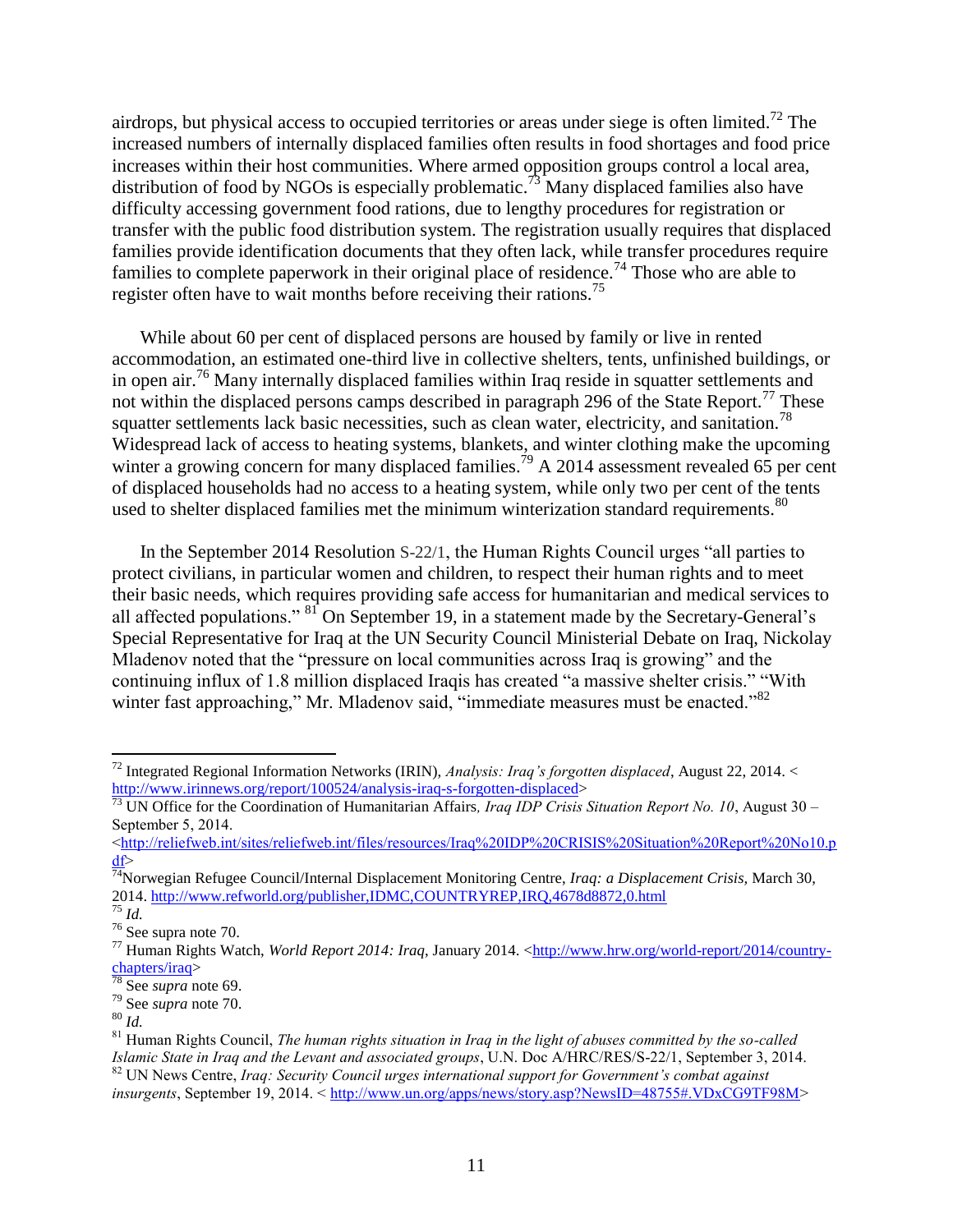In the absence of Government sponsored services and legal remedies to families--- primarily women and their children---local Iraqi women's NGOs are at the forefront of providing necessary services. Local Iraqi women's organizations are mobilizing an emergency response to protect people at severe risk as the threat of sectarian violence grows. They are in the best position to reach displaced families and to provide shelter and aid and their efforts must be supported. However it remains illegal in Iraq for NGOs to provide shelter to displaced persons.<sup>83</sup> Despite this, many women's NGOs have stepped up to provide much needed shelter to the most marginalized victims--- mothers and their children who are fleeing violence from the conflict.<sup>84</sup> However their efforts remain illegal and most of their work operates clandestinely.<sup>85</sup>

According to Human Rights Watch, the Iraqi Government "has no plan" for the return of internally displaced Iraqi citizens.<sup>86</sup> The MoMD does not offer a "comprehensive assistance package" for the displaced, and there is little coordination between the MoMD and the Kurdistan Regional Government's Department of Displacement.<sup>87</sup> Internally displaced populations report that what assistance is offered by the central government is not distributed equitably or systematically.<sup>88</sup> Much of the MoMD's strategy for addressing internal displacement depends on issuing cash grants of \$800 to encourage displaced persons to return to their homes, or to facilitate their long-term settlement in new communities.<sup>89</sup> However, these cash grants are often difficult to obtain, since the Ministry requires displaced families to provide identification documentation in order to receive the funds.<sup>90</sup>

Apart from cash grants, most efforts aimed at providing for internally displaced persons occur at the local level. The Ministry of Human Rights (MoHR) instructed provincial offices to establish "Eviction Order Committees" – comprised of officials from the MoHR, MoMD, and Provincial Councils, UNHCR and the International Rescue Committee – to collect information on informal settlements, and to submit that information to the Minister to halt eviction proceedings against displaced persons.<sup>91</sup> Local authorities are expected to use this information to improve conditions within these informal settlements. $92$ 

The Kurdish Regional Government is in the process of building fourteen camps to serve the internally displaced people in the region. But Human Rights Watch reports that those planned camps will only serve half the displaced, and their construction will take months. Furthermore, the Kurdish government lacks the financial resources required to supply the displaced population

<sup>83</sup> MADRE, OWFI, Sorensen Center at CUNY Law School, *The Situation of Women and Girls in Iraq*, Submission to the Human Rights Council Special Session, Human Rights Situation in Iraq, 1 September 2014.

<sup>84</sup> *Id.*

 $rac{1}{85}$  *Id.* 

<sup>86</sup> See *supra* note 77.

<sup>87</sup> International Rescue Committee (IRC), *A Tough Road Home: Uprooted Iraqis in Jordan, Syria and Iraq*, February 2010.

<sup>88</sup> *Id.*

<sup>89</sup> See *supra* note 7.

<sup>90</sup> See *supra* note 87.

<sup>91</sup> See *supra* note 7.

<sup>92</sup> *Id.*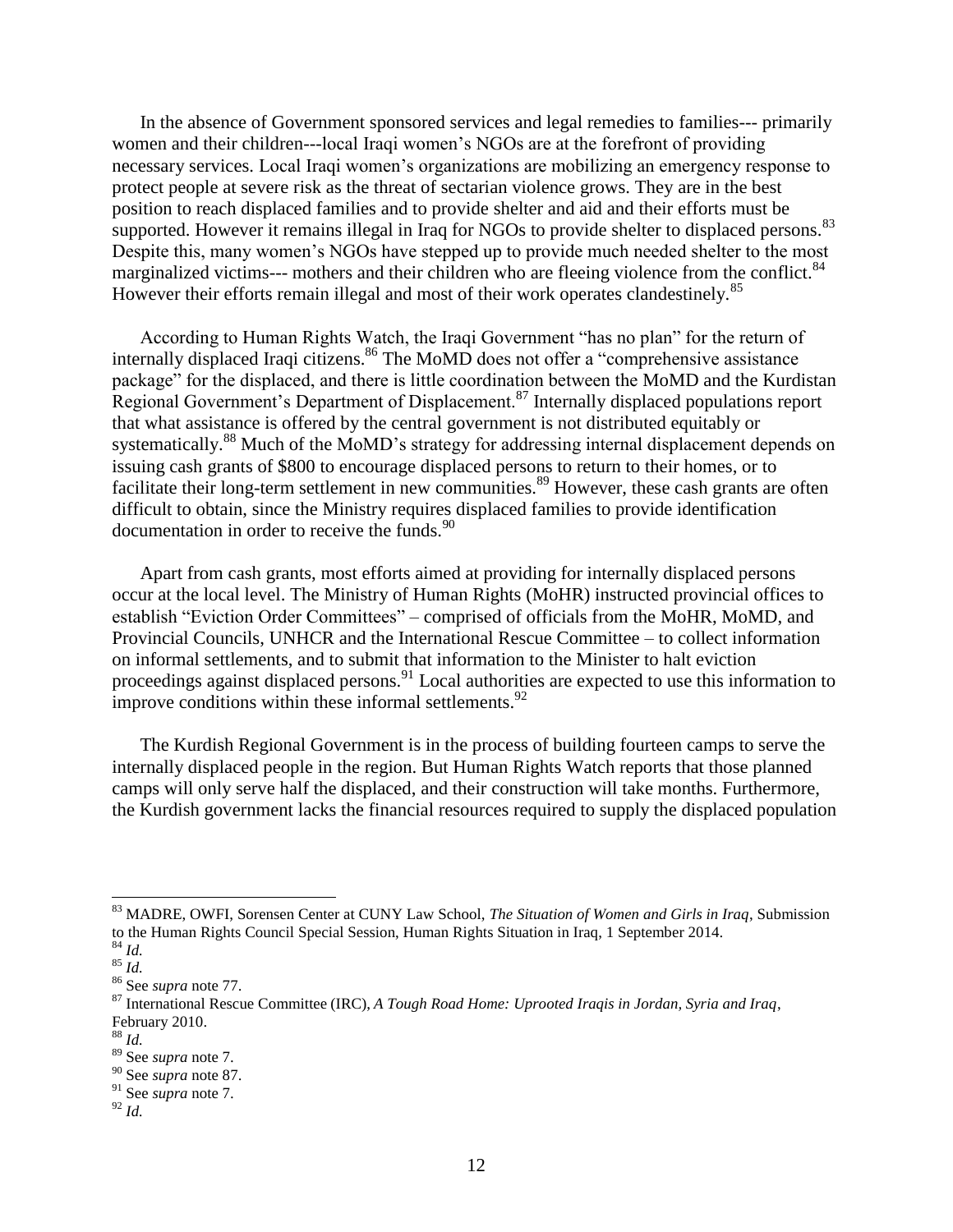with food, water, electricity, or sanitation services.<sup>93</sup> The Iraqi Government has blocked Iraqi Kurdistan from receiving central government funding for displaced people in the region.<sup>94</sup>

Children's access to education has also been put in jeopardy by the growing displacement crisis within Iraq. In August 2014, the Islamic State drove members of the Yazidi minority group from the Sinjar area in Iraq to seek shelter in Iraqi Kurdistan. These families were housed in over 653 local schools in the Dohuk governorate, where displaced persons sleep in classrooms, hallways, and courtyards.<sup>95</sup> The local government estimates that 130,000 internally displaced people are living in the Dohuk schools. The school year under the Kurdish Regional Government was due to start on September 10, but hundreds of schools were unable to open because they are occupied by displaced communities. The Kurdish government has repeatedly delayed the start of school, and aid organizations and government officials predict it will be months before the schools can reopen.<sup>96</sup> According to the United Nations, an estimated 2,000 schools across Iraq are being used to shelter internally displaced persons, a practice that often compromises children's access to education.<sup>97</sup>

Many internally displaced families still lack access to basic health care. Kurdish Regional Governorates that have received large numbers of displaced families in the last year are experiencing medicine shortages for chronic illnesses, and local care facilities are often understaffed. The United Nations Office for the Coordination of Humanitarian Affairs has identified a "critical gap" in extending health services to displaced families living in open areas and unfinished buildings.<sup>98</sup>

Sources also point to a number of security threats facing internally displaced families, and the Iraqi security forces' inability to adequately respond to or prevent those threats. In July 2013, Asai'ib Ahl al-Haq, a pro-government Shia militia, distributed leaflets to Sunni residents of the Moqdadeya area of Diyala province, threatening them with death. The threats prompted hundreds of families to flee the area, and Diyala residents reported that the Iraqi Government security forces did little to protect them or assist in their return to their homes. $\frac{99}{2}$  Some children have been forcibly separated from their families as a result of the violence. For example, Islamic State forces left 65 children between the ages of five and 17 years at an orphanage in Mosul City. The orphanage has struggled to provide food, baby milk, and clothes to the children.<sup>100</sup> Furthermore, access restrictions in Islamic State controlled territories make assessment of the needs of internally displaced families, and transport humanitarian aid to the area, difficult.<sup>101</sup>

<sup>93</sup> Azam Ahmed, *With Schools Doubling as Shelters in Northern Iraq, Classes Wait*, New York Times, September 7, 2014. [http://www.nytimes.com/2014/09/08/world/middleeast/classes-wait-in-northern-iraq-as-schools-double-as](http://www.nytimes.com/2014/09/08/world/middleeast/classes-wait-in-northern-iraq-as-schools-double-as-shelters.html?_r=1)shelters.html? r=1>

<sup>94</sup> Human Rights Watch, Fred Abrahams, *From Schools to Shelters in Iraq*, September 9, 2014. <http://www.hrw.org/news/2014/09/09/schools-shelters-iraq>

 $\overline{\frac{95}{1}}$ *Id.* 

<sup>96</sup> See *supra* note 93.

<sup>97</sup> See *supra* note 94.

<sup>98</sup> See *supra* note 69.

<sup>&</sup>lt;sup>99</sup> See supra note 77.

<sup>100</sup> See *supra* note 73.

<sup>101</sup> *Id.*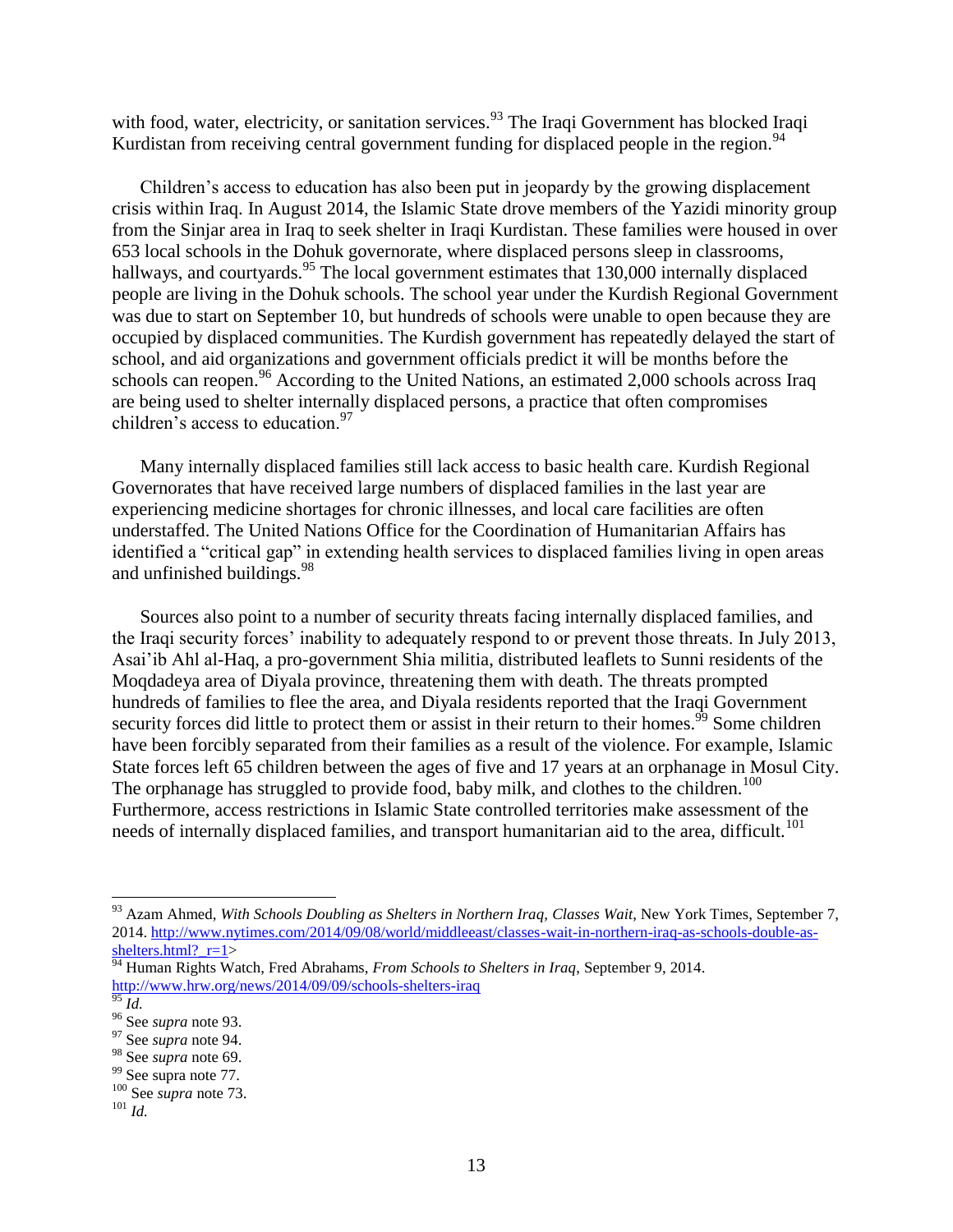A lack of civil documentation, and the difficulty of obtaining that documentation, presents a further burden on internally displaced families. The Iraqi Nationality Certificate and the Iraqi Civil Status Identification are the main identification documents in Iraq, and are required for "any kind of interaction with the authorities, such as an application for a food ration card, school registration, and the issuance of death and birth certificates."<sup>102</sup> Access to government benefits, including financial assistance, depends on a displaced family's ability to register by providing identification documents. A 2010 report from the International Rescue Committee indicates that internally displaced persons are likely to lack these required documents, because they were forced to flee their homes quickly.<sup>103</sup> Without these documents, it is difficult for internally displaced families to obtain food rations or to register children for school.

#### I. Proposed Questions

- 1. What steps is the Government taking to amend the shelter law and allow NGOs to run private shelters for displaced families and individuals, particularly given the urgent need for safe housing in context of the current crisis?
- 2. Given the fact that many internally displaced Iraqis live in shelters, tents, unfinished buildings or the open air, has the Government considered amending the shelter law to allow NGOs to provide shelter for displaced persons? If not, what alternate provisions are being considered to ensure all IDPs have secure shelter?
- 3. Does the Government plan to take any steps towards facilitating registration and food ration transfer for internally displaced persons who lack identification documentation? What, if any, measures have the Government already taken to facilitate registration and access to food ration cards? Has the Government implemented procedures that would allow displaced individuals to obtain their identification documents more easily?
- 4. What, if any, action does the Government plan to take to provide for the growing numbers of displaced Iraqi families and children in Iraqi Kurdistan? Why has the Government withheld funds form the Kurdish Regional Government to assist displaced families in Iraqi Kurdistan? How does the Government plan to address the lack of coordination between the Ministry of Migration and Displacement and the Kurdish Regional Government?
- 5. How does the Government plan to provide educational facilities to children in light of the fact that over 2,000 schools are currently used to house displaced persons? What measures does the government plan to take to reopen these schools, and to relocate displaced children and families to more permanent accommodation? Does the Government plan to construct more displacement camps to house this population?
- 6. How many displaced children have access to health services at displacement camps? How many displaced Iraqi children have received treatment from Ministry of Health

l

<sup>102</sup> See *supra* note 68.

<sup>103</sup> See *supra* note 87.